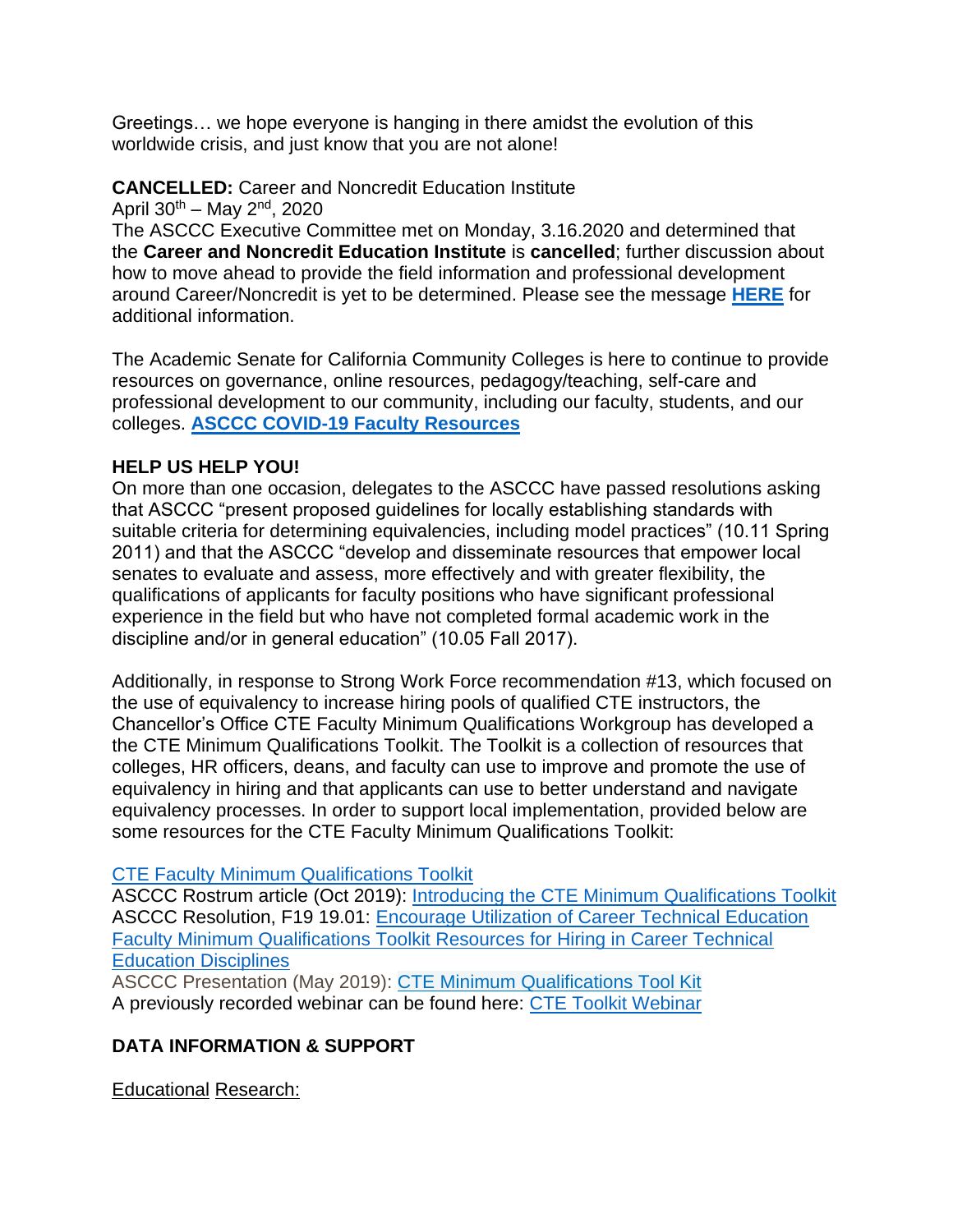What the Research Says on Career Technical Education (CTE) *[https://educationnorthwest.org/resources/what-research-says-career-technical](https://educationnorthwest.org/resources/what-research-says-career-technical-education-cte-updated)[education-cte-updated](https://educationnorthwest.org/resources/what-research-says-career-technical-education-cte-updated)*

[The Necessary Components of an Effective Career](https://edpolicy.education.jhu.edu/wp-content/uploads/2019/01/CTE-Published-Final-CFC-FINAL.pdf) and Technical Education (CTE) [Program \(Johns Hopkins Institute for Education Policy\)](https://edpolicy.education.jhu.edu/wp-content/uploads/2019/01/CTE-Published-Final-CFC-FINAL.pdf) *[https://edpolicy.education.jhu.edu/wp-content/uploads/2019/01/CTE-Published-Final-](https://edpolicy.education.jhu.edu/wp-content/uploads/2019/01/CTE-Published-Final-CFC-FINAL.pdf)[CFC-FINAL.pdf](https://edpolicy.education.jhu.edu/wp-content/uploads/2019/01/CTE-Published-Final-CFC-FINAL.pdf)*

### Improvement Science:

*Monitoring and intervention activities focus on a data-driven and performance-based system through a continuous improvement model. <https://www.esc15.net/Page/220>*

### Data-Driven Decision Making:

Exploring the Need for Data-Driven Decision Making in CTE *CTE administrators and educators need to make sure that there are data indicators in the Learning Criteria areas that relate to CTE programs and activities. [https://www.questia.com/magazine/1G1-169162475/exploring-the-need-for-data-driven](https://www.questia.com/magazine/1G1-169162475/exploring-the-need-for-data-driven-decision-making)[decision-making](https://www.questia.com/magazine/1G1-169162475/exploring-the-need-for-data-driven-decision-making)*

Career and Technical Education Facts for 2019 *<https://www.aeseducation.com/career-technical-education-facts-that-prove-its-awesome>*

The U.S. Labor Market and its Implications for CTE and Pathways *Dr. Paul Harrington classified CTE as a form of human capital investment. <https://ccrscenter.org/blog/us-labor-market-and-its-implications-cte-and-pathways>*

Finally, due to significant changes in the priorities of the CCCCO, concerns about the value of model curriculum work for some CTE disciplines, and questions about how to move forward throughout the system, the CTE C-ID Model Curriculum Workgroup (MCW) efforts are currently on hiatus and will be re-evaluated in the future. Please see attached MEMO for additional information.

Questions, ideas, thoughts, concerns? CONTACT: [info@asccc.org](mailto:info@asccc.org)

Please be sure to stay safe and sane during this dynamic adjustment to higher education and our local college priorities in support of student success. Of course, personal physical/ mental health is essential at this time; you are in our thoughts.

Collegially, **ASCCC CTE Leadership Committee** Carrie Roberson, Chair, ASCCC North Representative